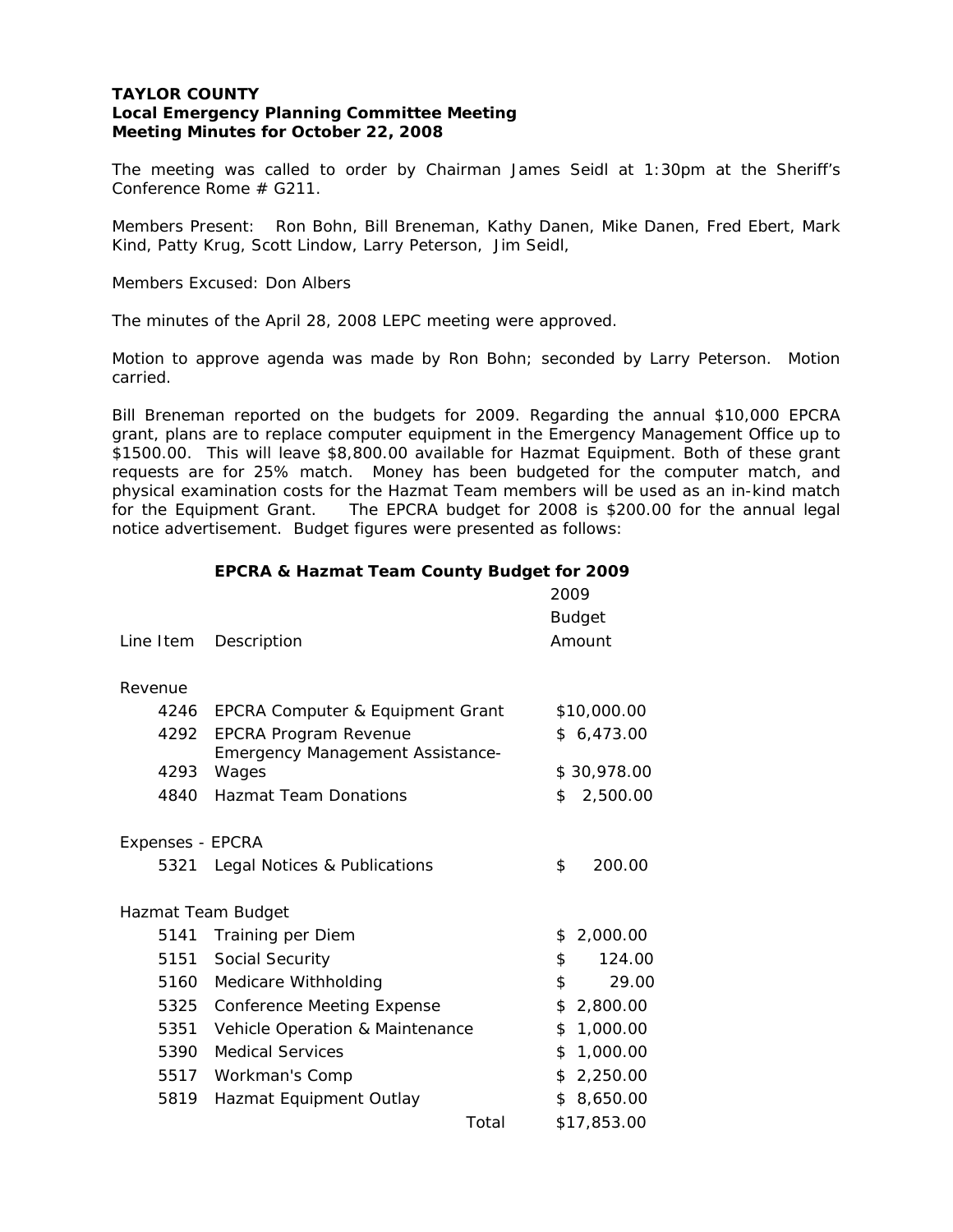Hazmat Team Administrator Mark Kind reported on the activities of the Hazmat Team. Mark reported about the on-going training for the team. The next training dates are November 8<sup>th</sup> (Hazmat Refresher) and December 18<sup>th</sup> (Hazardous Materials Refresher). He reported that he is working on the order to acquire the equipment for the Hazmat Team which was funded by the 2008 EPCRA grant. Mark said that the team was struggling to keep sufficient team numbers similar to the EMT shortage that the county is seeing right now.

The LEPC roster was reviewed. The only noted change from April 2008 was that the former Highway Commissioner, Tom Toepfer, had been removed from the committee. Fred Ebert will continue to represent the Highway Department.

Breneman noted that the Wisconsin Emergency Managers Association (WEMA) conference was coming up on October 29<sup>th</sup> in Madison at the Sheraton Motel. The next day is the annual WEM meeting at the Wright Street WEM Headquarters.

Bill Breneman and Larry Peterson gave a progress report regarding the Rural Address Signs. Breneman talked to Mark Lange of Lange Enterprises today, and Mr. Lange will be calling around January  $1<sup>st</sup>$  for the list of address so that the signs can be made. Mr. Peterson reported on the progress of reviewing all addresses and the work that his office has put into making sure that the addresses are correct.

#### Roundtable Discussion

Breneman reported that the 2008 Emergency Response Guidebooks are here and have been distributed. There are more available through the Emergency Management Office.

Patty Krug asked about the siren tone advertising. Ads were placed in the Star News, the shopper, and the fall recreational flyer at a cost of over \$600.00. 2,000 Refrigerator magnets have been ordered and will be here soon. These projects are designed to help the public be more aware of the meaning of the different siren tones. Patty Krug has designated funding for both of these projects from her Emergency Response funding through Public Health. The ad is at the bottom of these minutes.

The next meeting will be held in April of 2009. The meeting was adjourned at 1:55pm.

William K. Breneman, Secretary of LEPC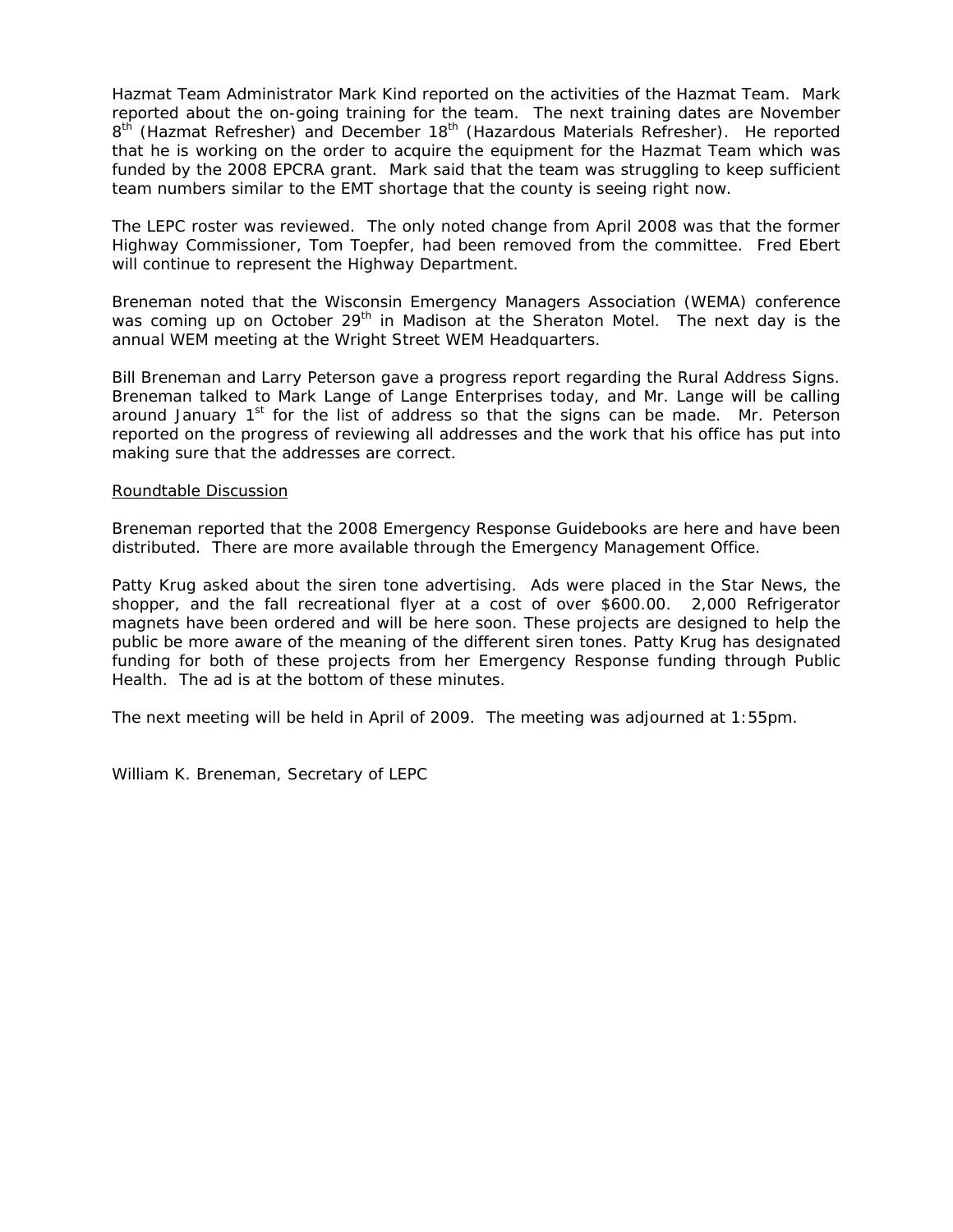# TAYLOR COUNTY SIREN SYSTEM<br>NEW SIREN SIGNALS

| <b>Event (Activation)</b>                         | <b>Signal Tone</b>    |  |  |
|---------------------------------------------------|-----------------------|--|--|
| *Alert (Tornado Severe Thunderstorm, High Winds)  | Steady                |  |  |
| <b>Amber Alert Warning</b>                        | Alt Steady (On & Off) |  |  |
| *Attack                                           | <b>Slow Wail</b>      |  |  |
| <b>Chemical Spill or Incident</b>                 | Alt Wail (On & Off)   |  |  |
| *Fire                                             | <b>Fast Wail</b>      |  |  |
| Cancel                                            | Cancel                |  |  |
| <b>Public Address</b>                             | <b>Audio Message</b>  |  |  |
| <b>Audible Chimes Test</b>                        | <b>Audible Chimes</b> |  |  |
| Silent Test                                       | None                  |  |  |
| Indicates 3 siren tones used on any older sirens. |                       |  |  |

# **TONES WITH AUDIBLE MESSAGES**

| Steady - 15 sec.         | 19 Seconds                      | Attention   A tornado warning has been issued. Seek shelter now. Do not delay, Seek shelter<br><b>DOM.</b>                                                                                                                                                     |  |
|--------------------------|---------------------------------|----------------------------------------------------------------------------------------------------------------------------------------------------------------------------------------------------------------------------------------------------------------|--|
| Alt. Steady - 15 sec.    | <b>AMBER ALERT WARNING</b>      |                                                                                                                                                                                                                                                                |  |
|                          |                                 | Amber alert. An Amber Alert has been issued, please turn to local radio station for details                                                                                                                                                                    |  |
| Audible Chimes - 15 sec. | <b>THIS IS A TEST</b>           |                                                                                                                                                                                                                                                                |  |
|                          | 14 Seconda                      | This is a test. This is a test of the emergency warning system. This is only a test.                                                                                                                                                                           |  |
| Streedy - 15 sec.        |                                 | <b>SEVERE THUNDERSTORM WARNING</b>                                                                                                                                                                                                                             |  |
|                          | 13 Seconds                      | Thunderstorm warning, large hail and high wind is possible. Listen to radio and TV for details.                                                                                                                                                                |  |
| Alt. Wall - 15 sec.      | <b>CHEMICAL RELEASE WARNING</b> |                                                                                                                                                                                                                                                                |  |
|                          | 16 Seconds                      | Chemical Release. Stay inside buildings and close windows and doors unless advised by<br>authorities to evacuate area. Chemical release. Stayinside buildings and close windows and<br>doors unless advised by authorities to evacuate area. Chamical release. |  |
| Steady - 15 sec.         | <b>HIGH WIND WARNING</b>        |                                                                                                                                                                                                                                                                |  |
|                          | 13 Seconds                      | High wind warning. A high wind warning has been issued for fhis area. High wind warning. A<br>high wind warning has been issued for this area. Listen to radio and TV for details.                                                                             |  |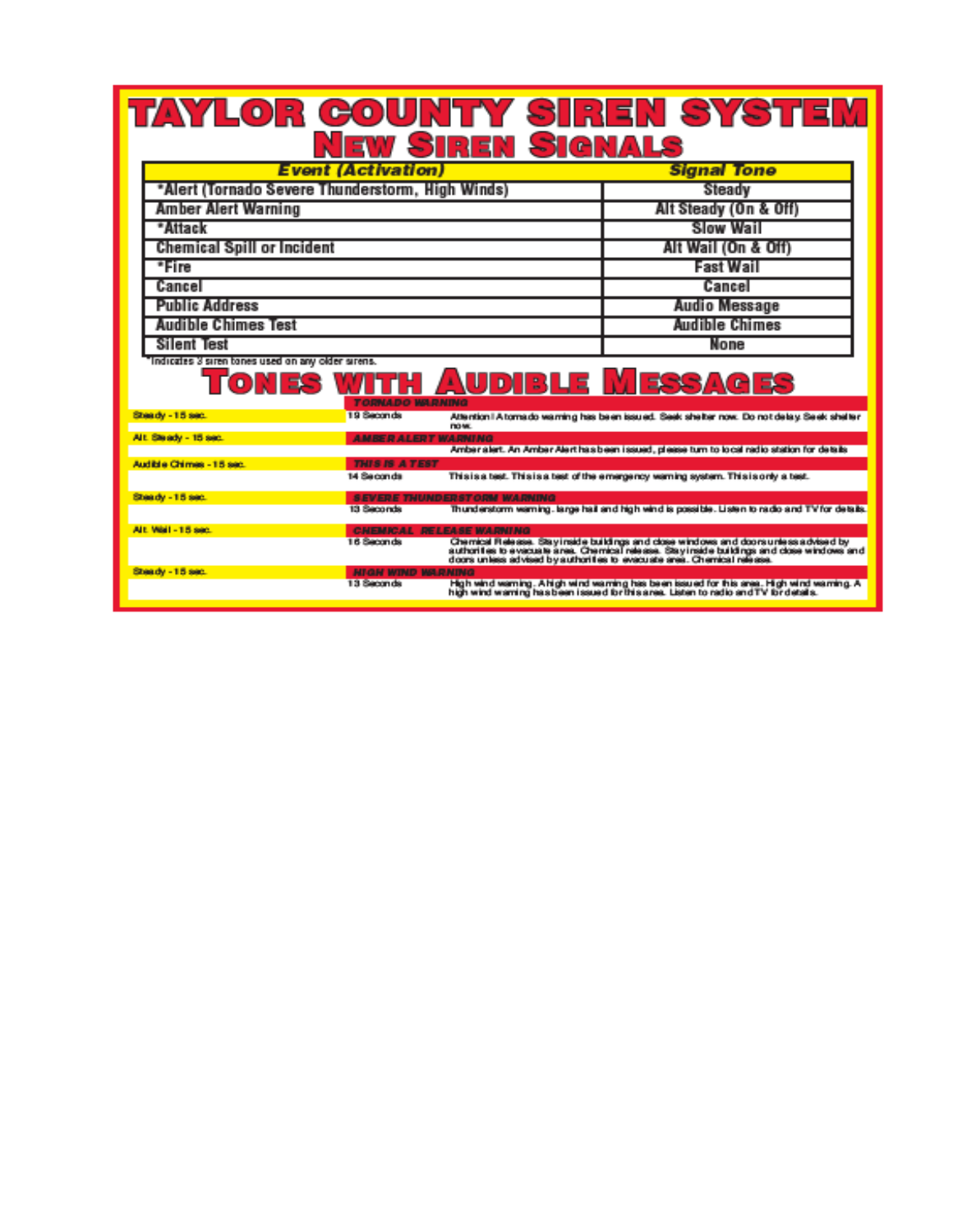### **TAYLOR COUNTY**  Local Emergency Planning Committee Minutes **DATE: April 28, 2008 TIME: 1:30pm PLACE: Sheriff's Conference Room #G211**

**Attending:** Albers, Donald G.; Breneman, William; Danen, Kathy; Danen, Mike; Kind, Mark; Krug, Patty; Lindow, Scott; Peterson, Larry; Poirier, Jack; Schaefer, Michael; Seidl, Jim; Toepfer, Tom.

**Excused:** Tallier, Tom; Williams, Mary

**Absent:** Bohn, Ron; Bullis, Russ; Faber, Sue; Fales, John; O'Leary, Carol; Ristow, Lois; Rose, Patrick; Sweda, Harry;

Minutes by: Bill Breneman, LEPC Secretary

1. Meeting Called to order at 1:30pm by Chairman Jim Seidl.

2. Approval of the minutes of the October 16, 2006 meeting. There were no changes or corrections requested; minutes were approved as submitted.

3. Approval of Agenda Larry Peterson moved to approve the agenda, Patty Krug seconded the motion. Motion carried.

4. Election of Officers

Vice Chairperson (i) Mike Danen Secretary (i) Bill Breneman Alternate Secretary (i) Patty Krug

Mike Schaefer made a motion to keep the same officers as last year, and that a unanimous ballot be cast for those persons. Kathy Danen seconded the motion. Chairman Seidl called 3 times for other nominees. There were no other nominations, and the motion carried.

5. Hazmat Team Report Team Administrator Mark Kind talked about training that he is setting up. The next scheduled training is Saturday, May 17<sup>th</sup>. Mark reported that there are 18 active team members. Team Chief Jack Poirier said that it would be nice to have 30 members on the team.

6. Spill Report - Bill Breneman said that there were no spills reported.

7. Siren report Bill Breneman reported that the 11 new sirens are installed and functioning. The equipment acceptance agreement was signed Feb 27, 2008. There are some complaints that the sirens do not have enough volume.

8. County-Wide Hazmat Plan/Strategic Plan Several reports were distributed for LEPC members to review. Those reports distributed are: County-Wide Hazmat Plan/Strategic Plan; County Hazard Analysis Plan; and the Reporting Sites List(March 2008).

9. Update LEPC By-Laws 10. Update LEPC Membership List 11. Update Procedures for Review of HazMat Response Expenditures 12. Designation of State to be LEPC Inspector Information was provided LEPC members for each of these topics.

 Motion by Mike Schaefer to approve items 9,10, 11, & 12 without any changes to the material. Second to the motion was by Tom Toepfer. Motion carried.

13. Rural Address Signs status report by Jim Seidl. A lengthy discussion was held concerning the rural address signs. The biggest issue seems to be installation, and who will do that installation. Taylor County has 7,414 site access points which should have the signs. Breneman has sent a letter to the Fire Chiefs asking if the fire departments would install the signs in their service areas. The sign installation is a huge project. Chairman Seidl announced that on May 8, 2008 at 10:00am, there will be a joint meeting of the Law